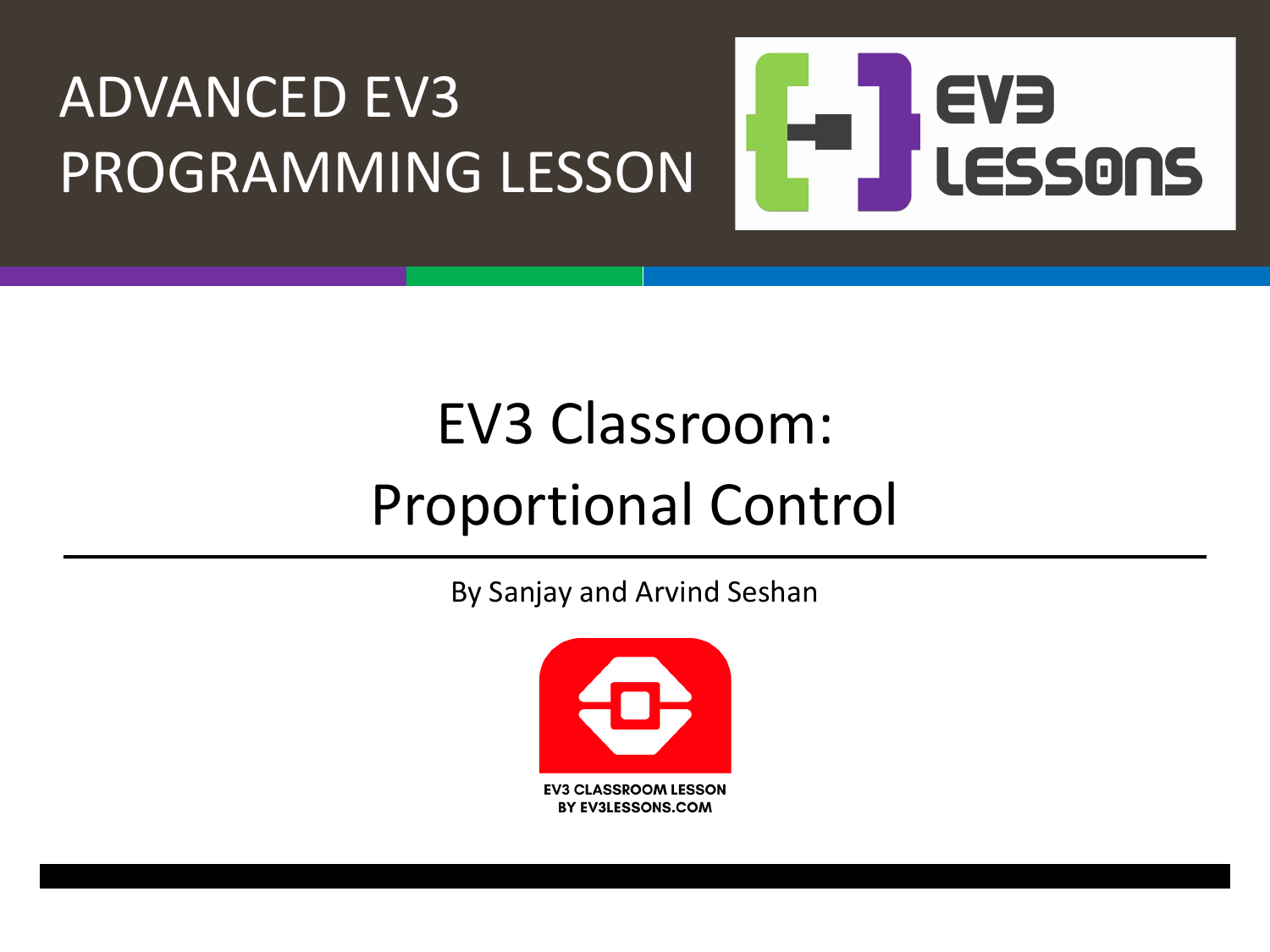### Lesson Objectives

- Learn what proportional control means and why to use it
- **7** Learn to apply proportional control to the ultrasonic sensors
- ì Prerequisites: Operator Blocks (Math Blocks), Ultrasonic Sensor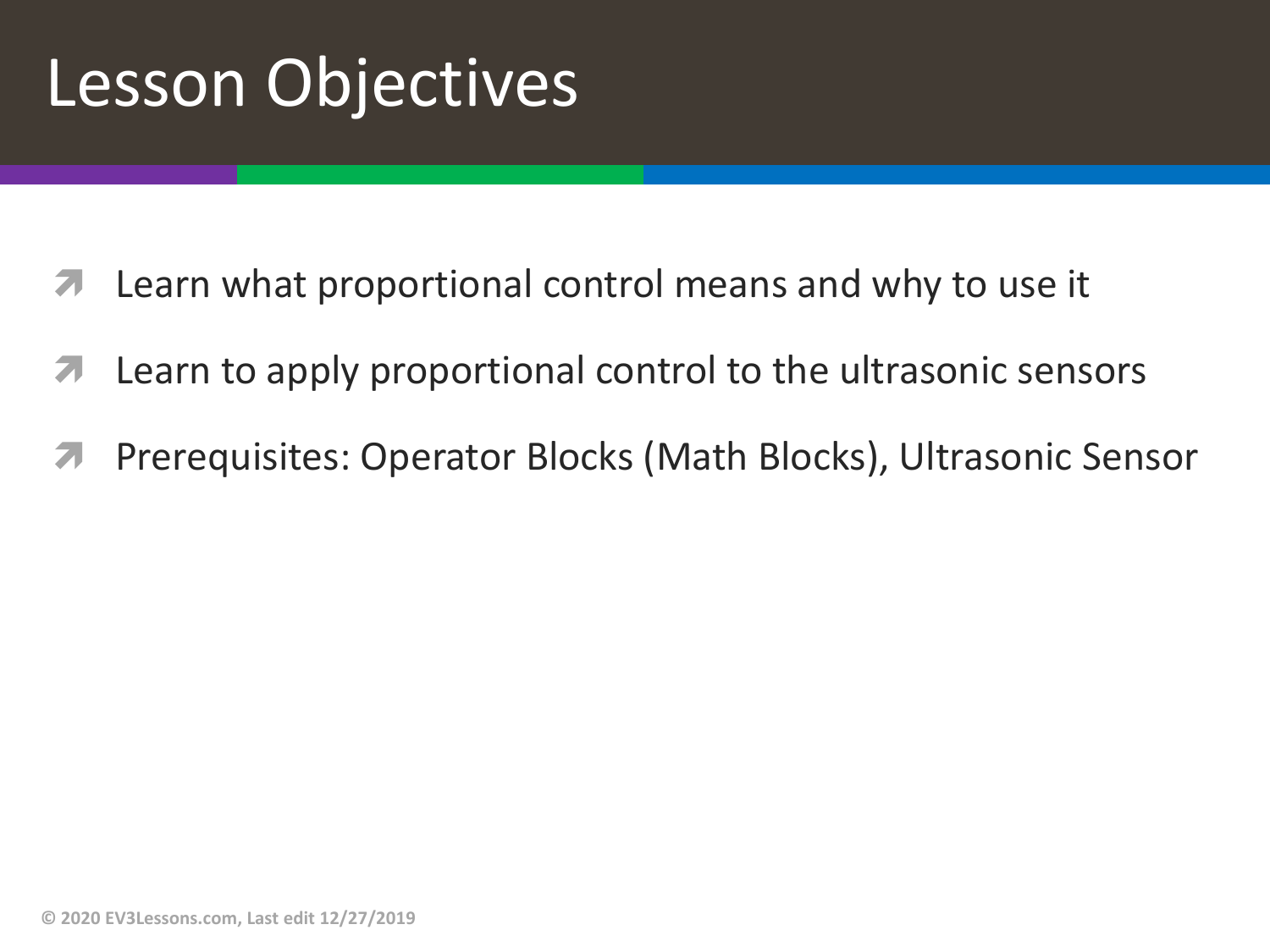## Learn and Discuss Proportional Control

- $\lambda$  Let's start with a game
- **7** Imagine that you blindfold one teammate. He or She has to get across the room as quickly as they can and stop exactly on a line drawn on the ground
- $\sqrt{ }$  The rest of the team has to give the commands.
- When your teammate is far away, the blindfolded person must move fast and take big steps. But as he gets closer to the line, if he keeps running, he will overshoot. So, you have to tell the blindfolded teammate to go slower and take smaller steps.
- $\blacktriangleright$  You have to program the robot in the same way!

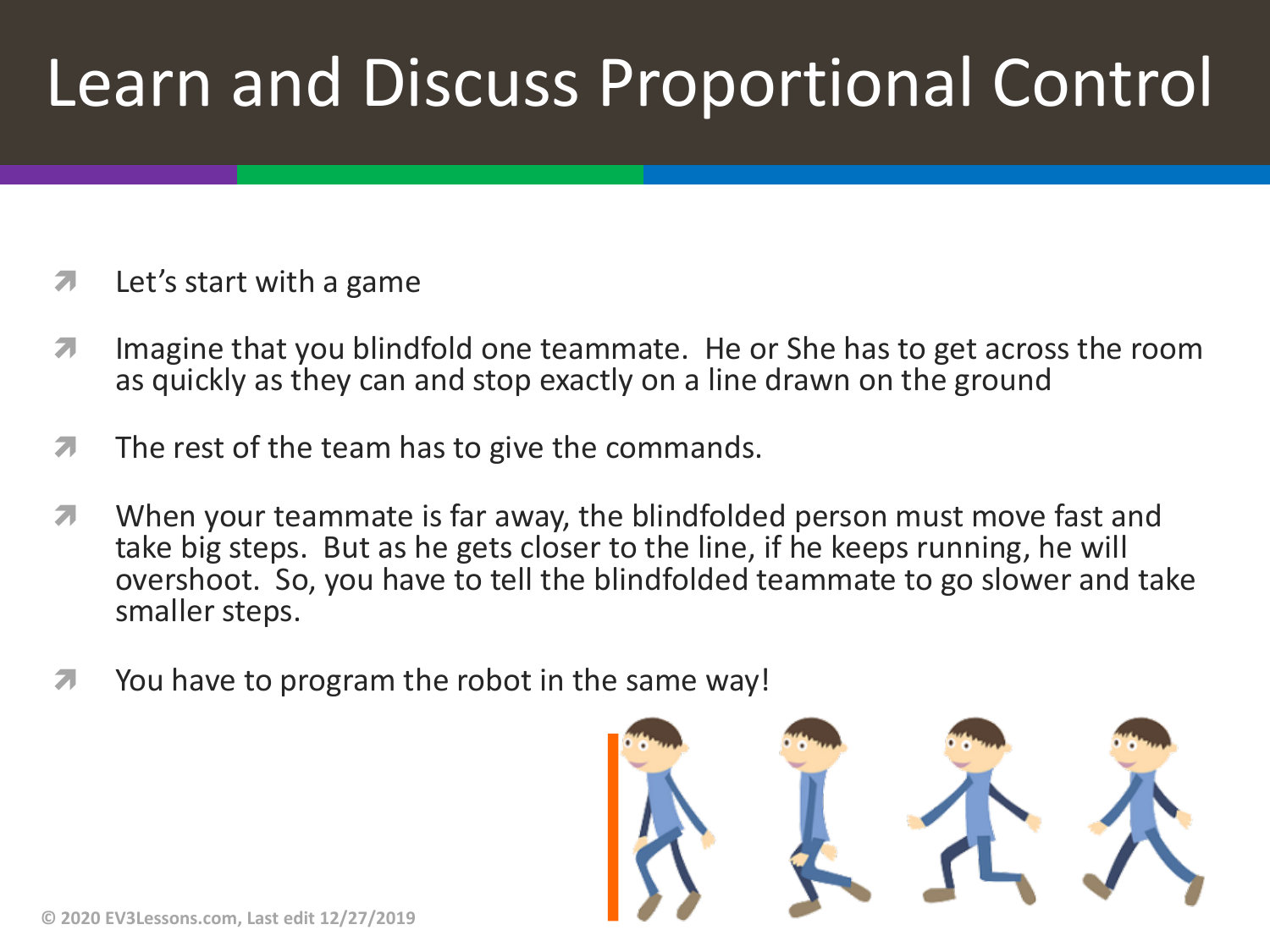# What Proportional Control Looks Like

- The Pseudocode for every proportional control program consists of two stages:
	- $\lambda$  Computing an error  $\rightarrow$  how far is the robot from a target
	- $\lambda$  Making a correction  $\rightarrow$  make the robot take an action that is proportional to the error (this is why it is called proportional control). You must multiply the error by a scaling factor to determine the correction.

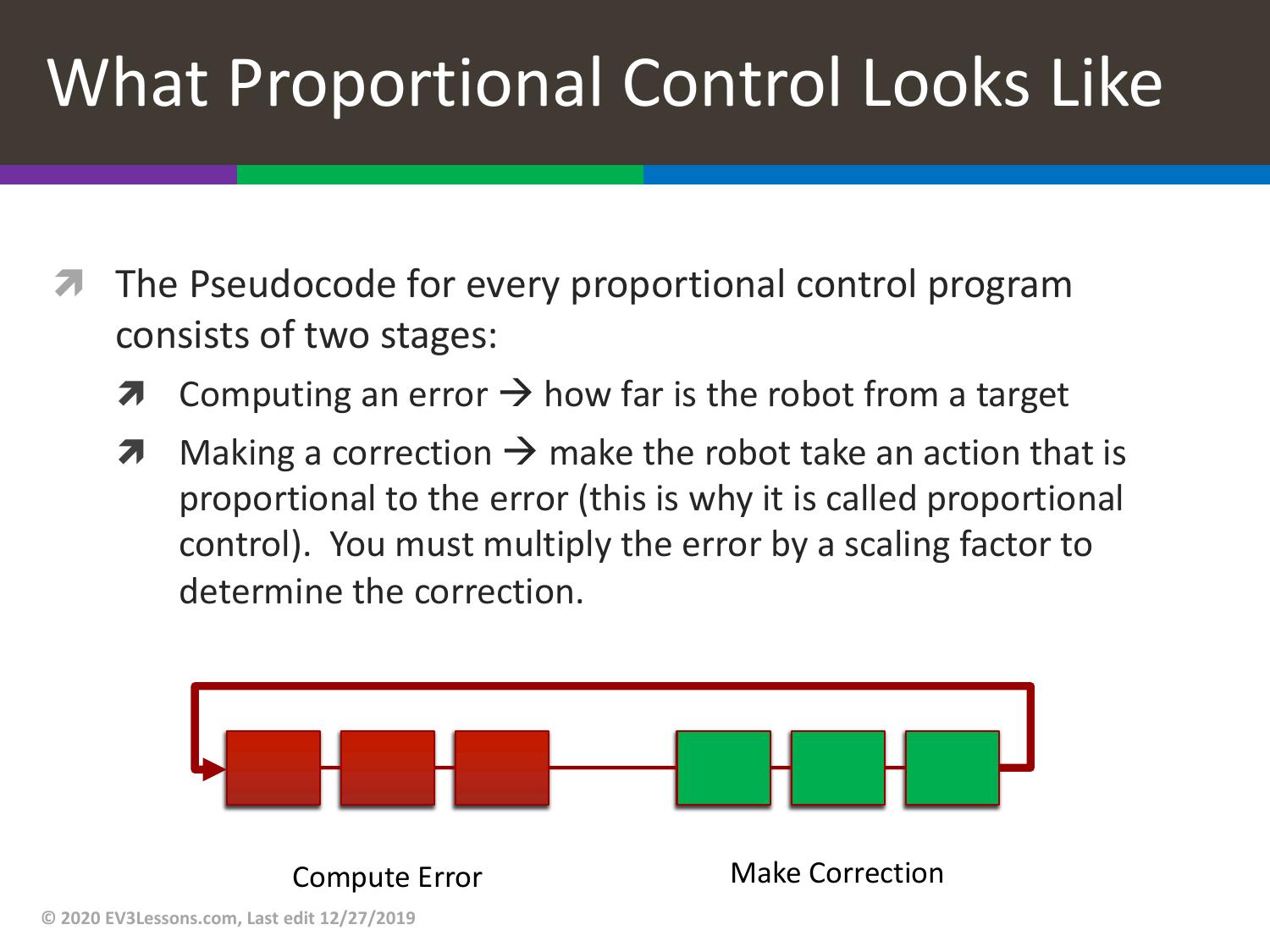# Challenge

- To learn how to use proportional control, create a Robot Follower program
	- **7** Use proportional control with the ultrasonic sensor to get the robot to stay 15cm away from the human at all times (even when the human moves)

| <b>Objective</b>                      | <b>Error</b>                         | <b>Correction</b>             |
|---------------------------------------|--------------------------------------|-------------------------------|
| <sup>I</sup> Get to a target distance | How many cm from target location     | Move faster based on distance |
| I from human                          | (current distance – target distance) |                               |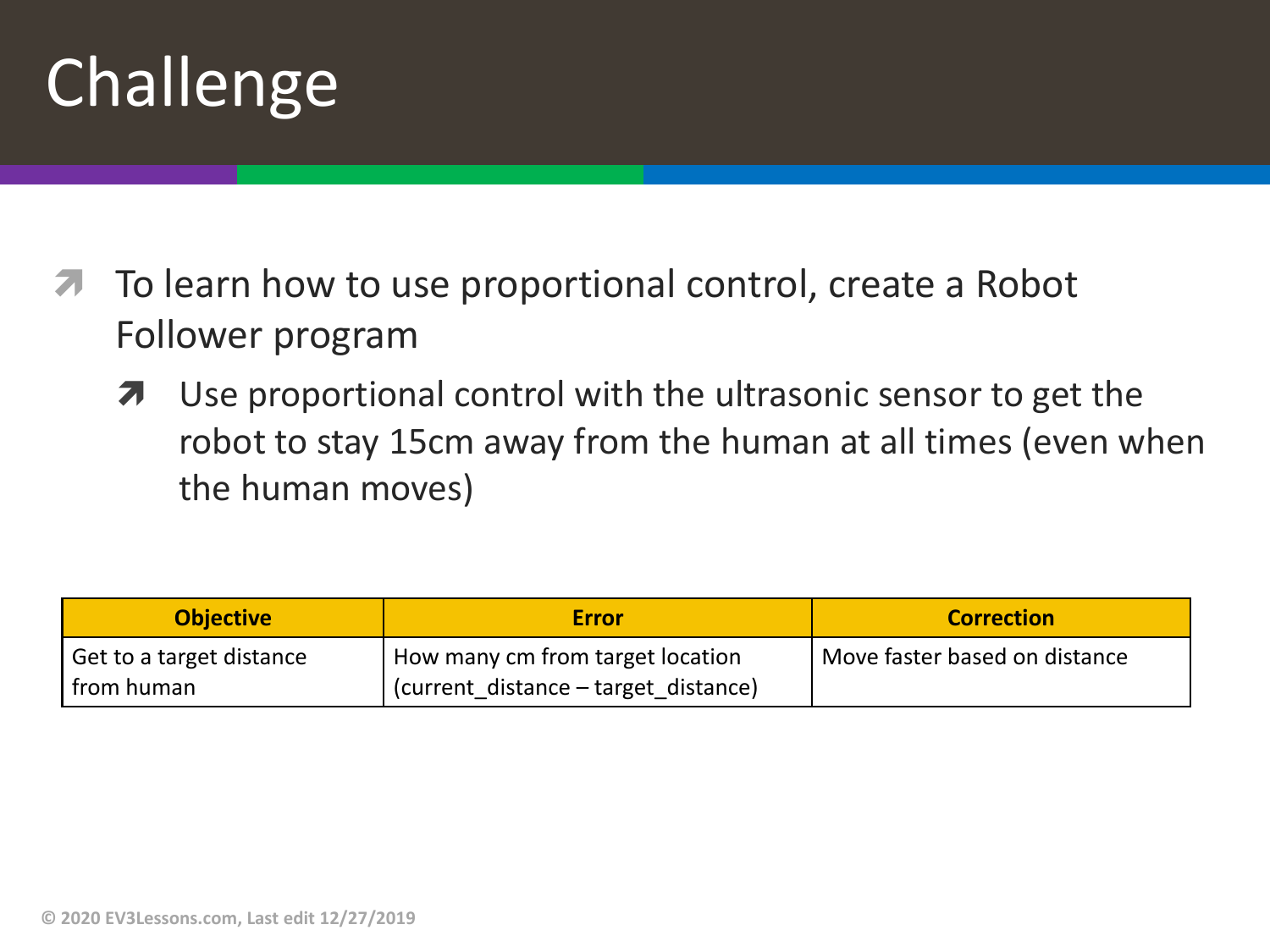# Challenge

| <b>Compute Error</b>                                                     | error                                                              |
|--------------------------------------------------------------------------|--------------------------------------------------------------------|
| How many cm from target location<br>(current_distance - target_distance) | $\odot$<br>distance in<br>$4\bullet$<br>15<br>$cm -$<br>٠          |
| <b>Compute/Apply Correction</b>                                          |                                                                    |
| Multiply by scaling factor and adjust speed based on<br>distance         | <b>6.0</b><br>straight: 0<br>start moving<br>% speed<br>5<br>error |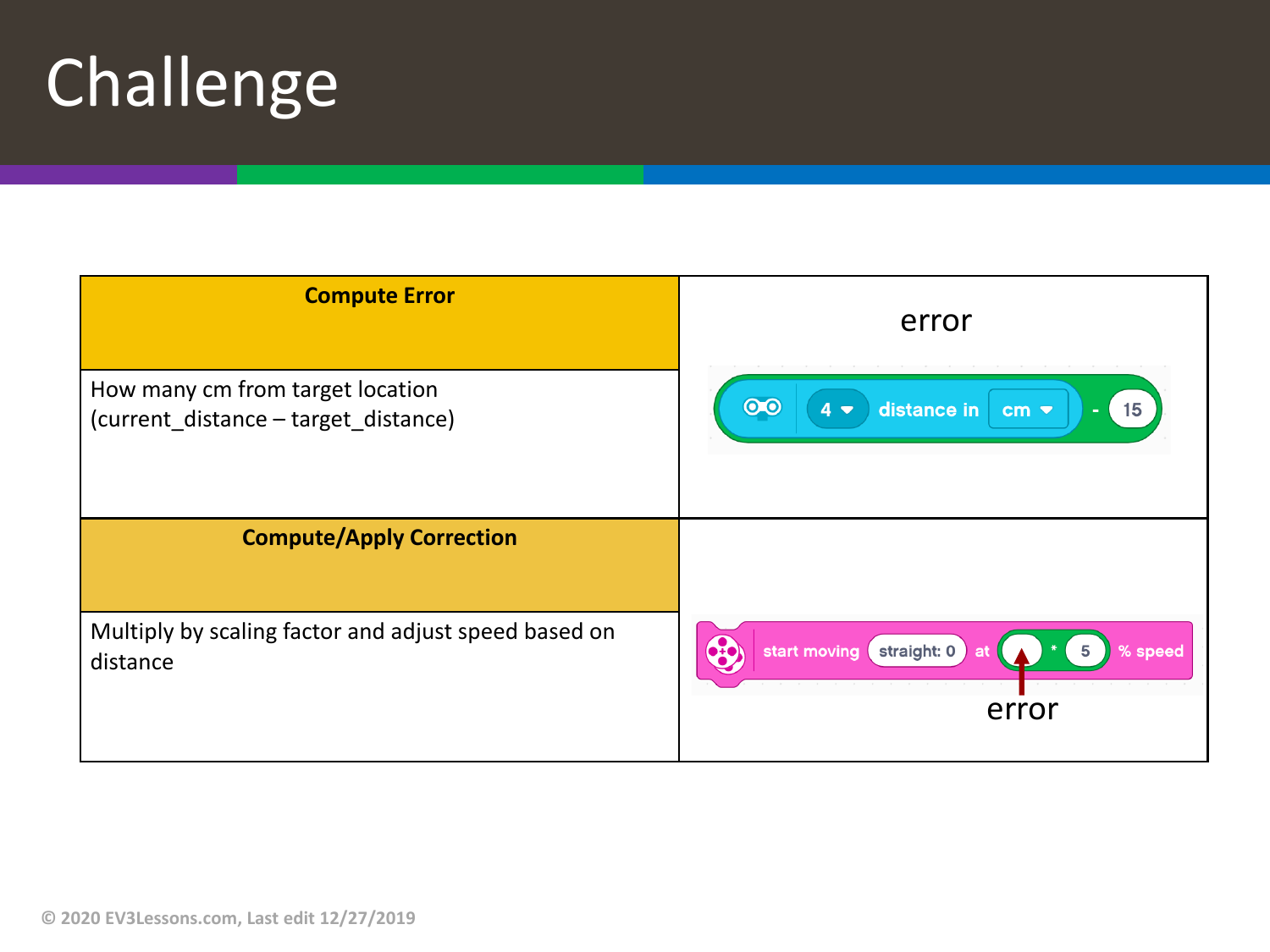#### Putting It All Together: Ultrasonic Robot Follower

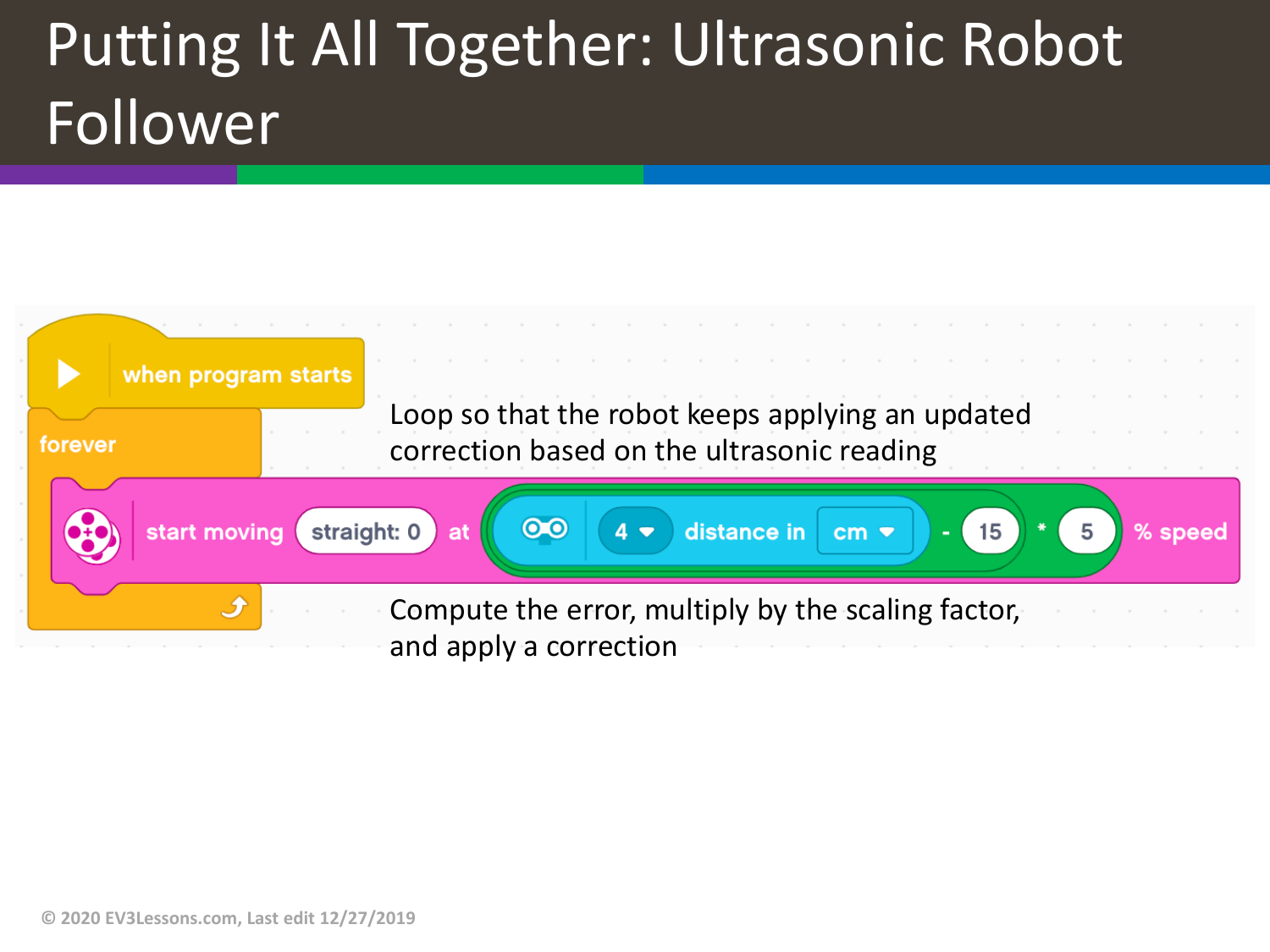### Discussion Guide

1. What does proportional control mean?

Ans. Moving more or less based on how far the robot is from the target distance

2. What do all proportional control code have in common? Ans. Computing an error and making a correction